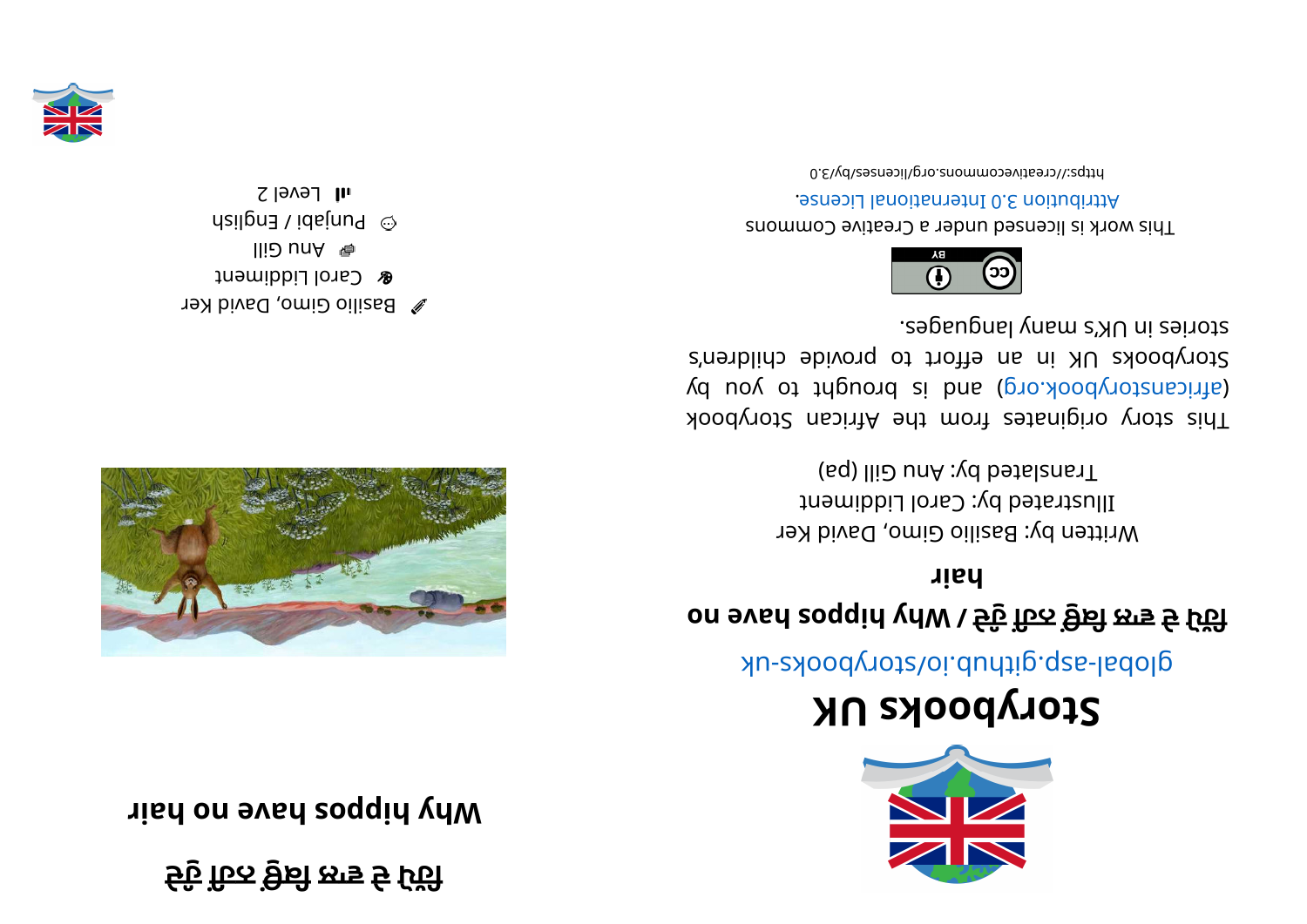

ਇਕ ਦਿਨ ਖਰਗੋਸ਼ ਨਦੀ ਦੇ ਕਿਨਾਰੇ ਘੁਮ ਰਿਹਾ ਸੀ।

• • •

One day, Rabbit was walking by the riverside.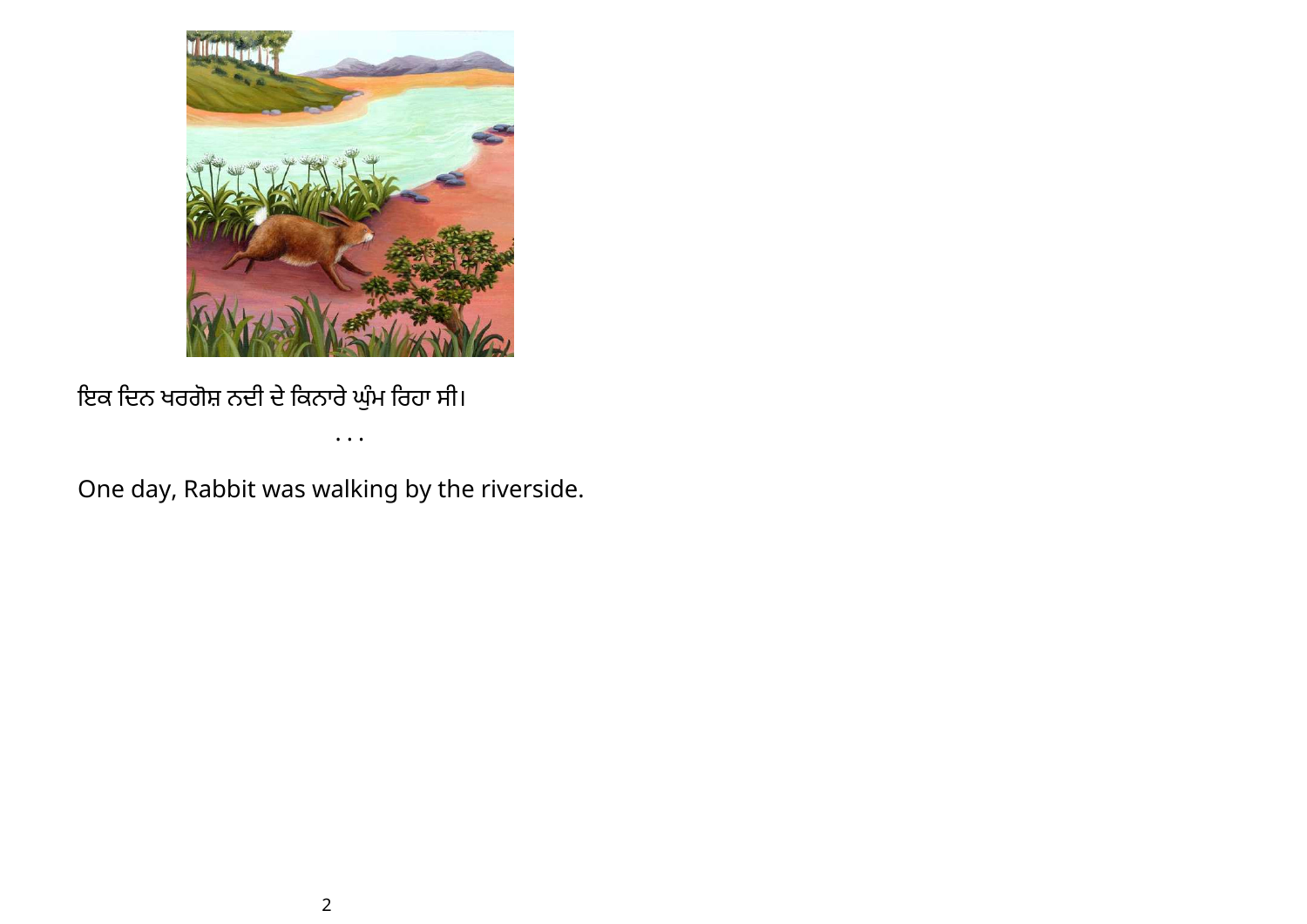

। ਸਿ ਹਿਰ ਾਖ ਨੂੰ ਹਾਘ ਓਹ ਰਿੰਦੇ ੲ਼ੁ ੬ੇੁਮ ਸਿ ਹਿਰ ਰੁਙ ਰੁਕਿ ਜਿ ਜੁਿ ਹੱਹੀ ੳਂਉ

eating some nice green grass. Hippo was there too, going for a stroll and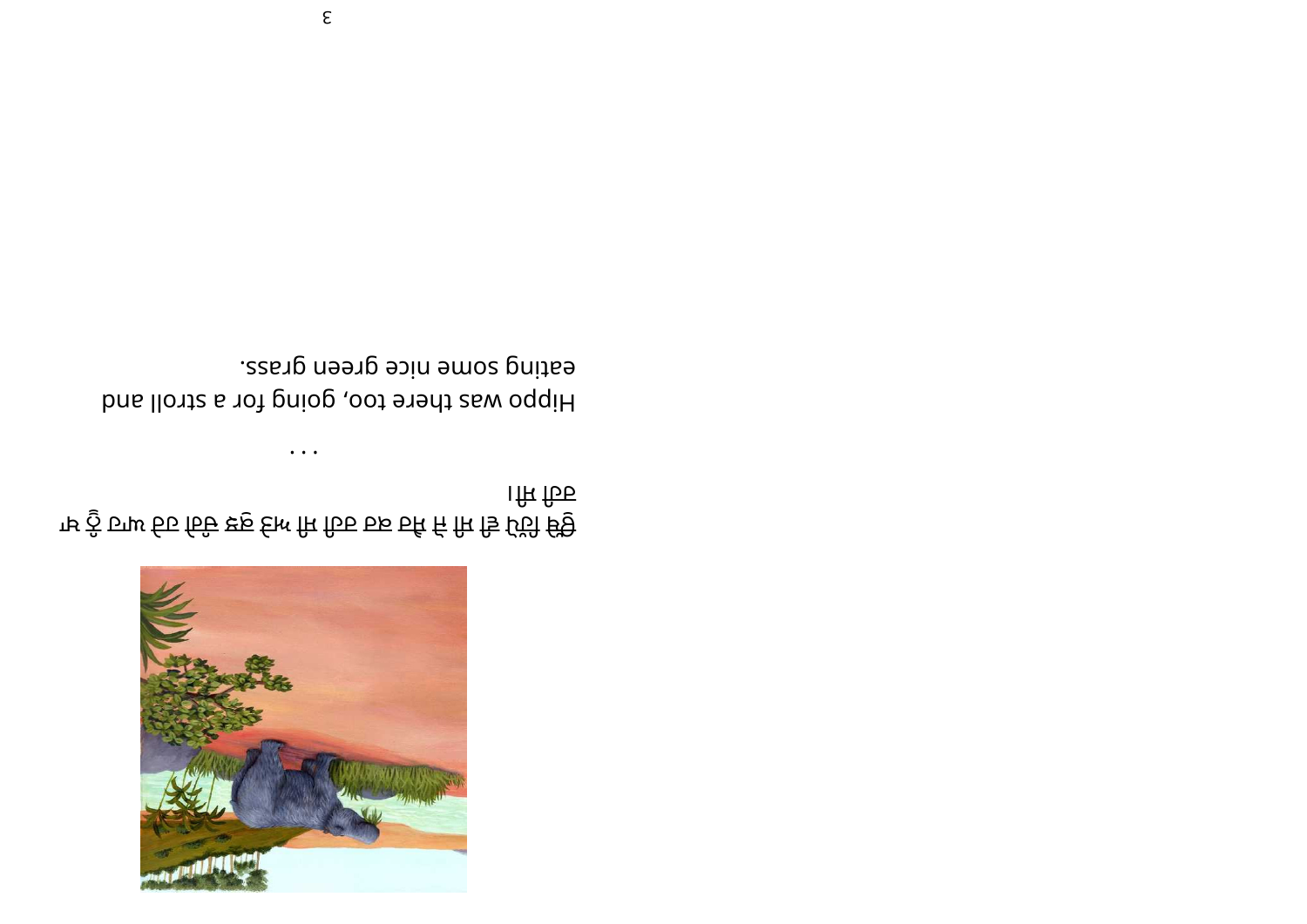



ਹਿੱਪੋ ਨੇ ਖਰਗੋਸ਼ ਨੂੰ ਨਹੀਂ ਵੇਖਿਆ ਸੀ ਅਤੇ ਗਲਤੀ ਨਾਲ ਉਸ ਨੇ ਖਰਗੋਸ਼ ਦੇ ਪੈਰ ਤੇ ਕਦਮ ਰੱਖ ਦਿੱਤਾ। ਖਰਗੋਸ਼ ਨੇ ਰੌਲਾ ਪਾਇਆ, "ਹੋ ਹਿੱਪੇ! ਤੈਨੂੰ ਦਿਸਦਾ ਨਹੀਂ ਕਿ ਤੂੰ ਮੇਰੇ ਪੈਰ ਤੇ ਖੜ੍ਹਾ ਹੈ?"

• • •

Hippo didn't see that Rabbit was there and she accidentally stepped on Rabbit's foot. Rabbit started screaming at Hippo, "You Hippo! Can't you see that you're stepping on my foot?"

ਖਰਗੋਸ਼ ਖੁਸ਼ ਸੀ ਕਿ ਹਿੱਪੋ ਦੇ ਵਾਲ ਸੜ ਗਏ। ਅਤੇ ਇਸ ਦਿਨ ਤੱਕ, ਅੱਗ ਦੇ ਡਰ ਤੇ, ਹਿਪੇ ਕਦੇ ਵੀ ਪਾਣੀ ਤੇ ਦੂਰ ਨਹੀਂ ਜਾਦੀ।

• • •

Rabbit was happy that Hippo's hair was burned. And to this day, for fear of fire, the hippo never goes far from the water.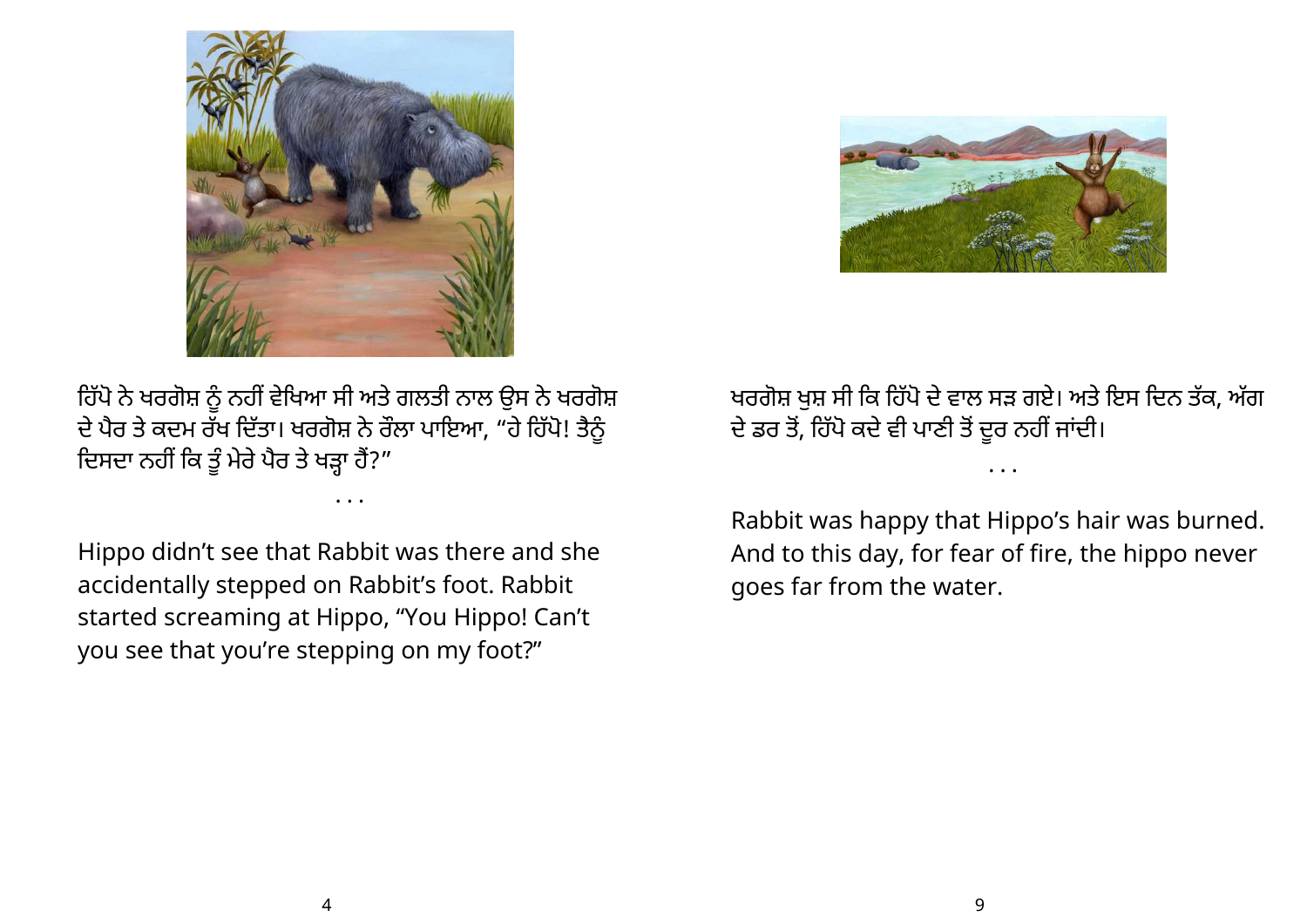

ਾਲਈਂਤ ਨੂੰਾਹਣੁ ਮਿ । ਹਿ ਸਕਿਙ਼ਲ ਨੂੰਮਿੰ" ,ਗਿਰਮਿ ਡਿਾਲਾਮੁ ਵਿ ਸ਼ਹਿਰਾਖ਼ ਨੀ ਪਿੱਹੀ ਾਨ ਕਈ ਨੀ ਸ਼ਹਿਰਖ਼ ਰਮ "! ਦੇਤੀ ਰੁਙ ਡਾਮ ਨੂੰਮਿ ਕਰਕਾ ਪਾਰਕੀ । ਹਿਨ

ਓ ਞੱਞੁ-ਤਾਜ ঢਤੀ ੬ੂੰ" ,ਾਅਲੀਓ ਾਅਤੀਓ ਾਤਕਦਿ ੬ ਪਿੱਹੀ ঢਉ ੬ਿਆ ਤਿਸੁ

"!गार्जर फत्फ का उपाय हुई !मिर्च हु ठामे स्रि !है ग्हों । " " " " अप्रै के पहुंचा"

I .<sub></sub>ynos os m'I" ,tiddsЯ ot bəsipoloqs oqqiH

doug to bay<sub>i</sub>,

• • •

diddaa tug meer oo dhaan ah. Baay iyo ah ay iyo ah ah aadaha

er' uoy bes ll'uoy, you'll see! You'll sesland not dient discussion and the mode of the most entire that discussion the model of the model of the model of the model of the model of the model of the model of the model of th

uoY" ,oqqiH ts bətuodz əd bns nətzil t'nbluow



ਲਾਨ 15ੱਅ ਲਾਤ ਓਾਸ ਓ ਸਉ। ਤਿਸ਼ਰ ਜਾੱਭ ਲਤ ਤਿਾਮ ਓਆ ਰਿਚਿ ਪਿੱਹੀ ਓਮ ! ਓ ਸ਼ਿਲ ਲਾਨ । ਇੱਕ ਲਾਤ ਓਮਿੰਘ ਹਿਰ ਦਿਕੀਓ ਪਿੱਹੀ । ਉਹ ਸ਼ਿਸ "!ਲਾਝ চੲੁੰਸੂ ਓਮਿ !ਓਇ ਲਿਓ ਲਾਝ ਰਿਸ

• • •

llA . Tet a wate a cry and ran for the water. All her hair was burned off by the fire. Hippo kept crying ya yieu yan ah ya shi ya ya ka ya kata wa kata shi ya ki all gone! My beautiful hair!"

5

8